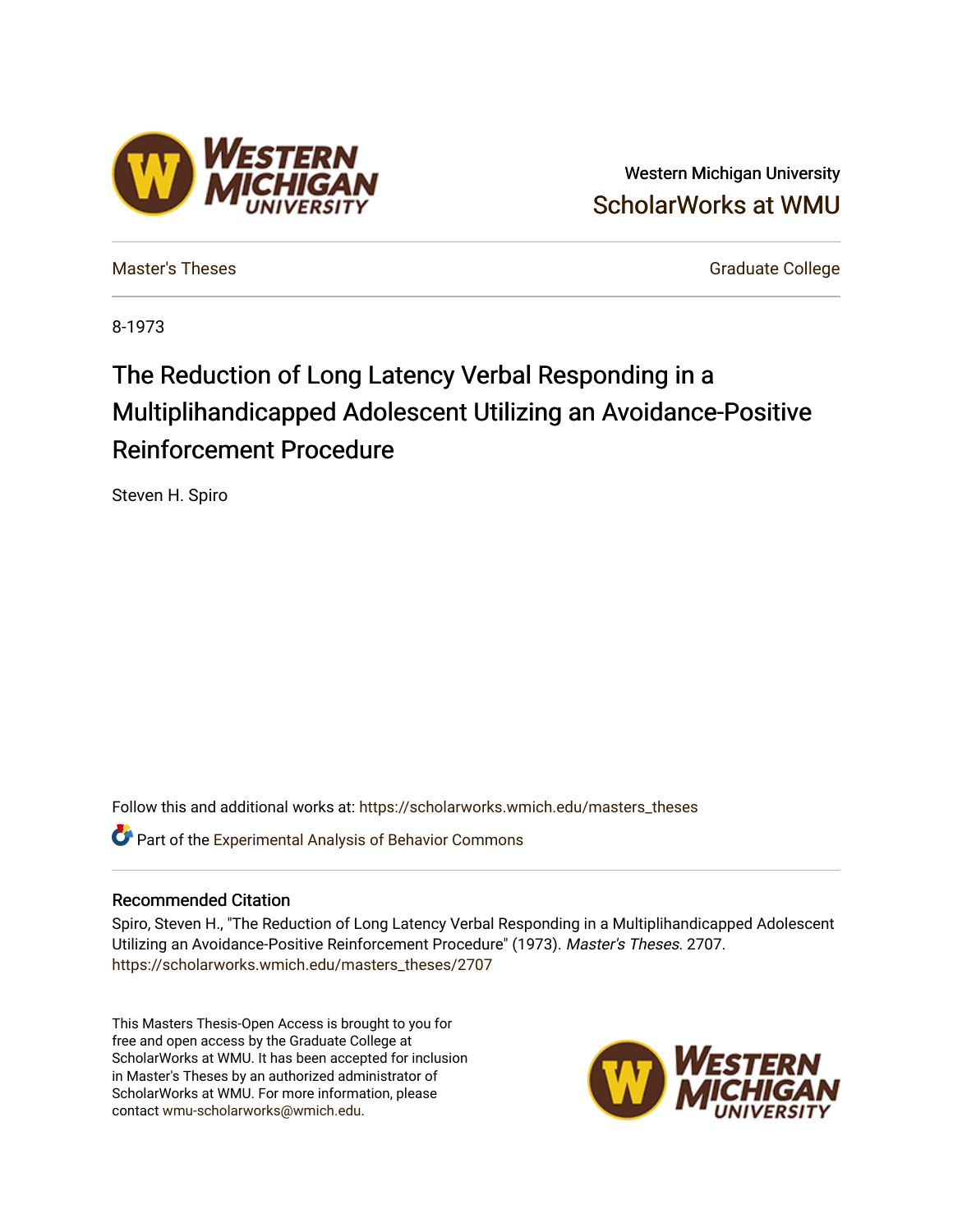THE REDUCTION OF LONG LATENCY VERBAL RESPONDING IN A MULTIPLIHANDICAPPED ADOLESCENT UTILIZING AN AVOIDANCE-POSITIVE REINFORCEMENT PROCEDURE

by

Steven H. Spiro

 $\mathcal{L}_{\mathcal{A}}$ 

 $\sim 32.5$   $\%$ 

A Thesis Submitted to the Faculty of The Graduate College in partial fulfillment of the Degree of Master of Arts

Western Michigan University Kalamazoo, Michigan August 1973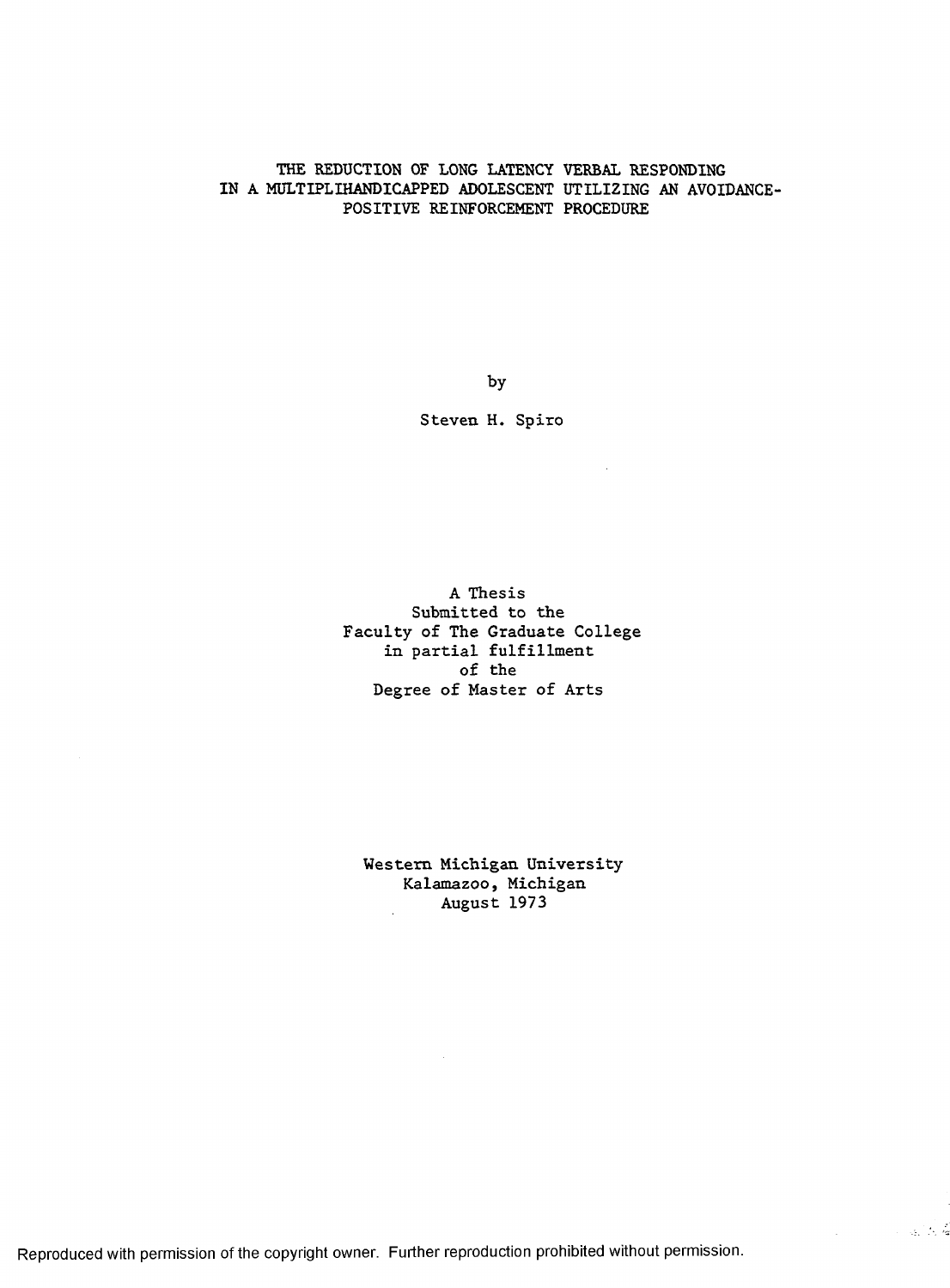#### **ACKNOWLEDGEMENTS**

I would like to gratefully acknowledge the invaluable aid and guidance given to me in preparation of this thesis by Drs. Jack Michael and Robert Hawkins. Appreciation is also expressed to Dr. Paul Mountjoy and to James H. Kaye, Director, KVISD Multihandicap Program, for their fine cooperation.

Steven Spiro

ii

 $\mathbb{Z}_2$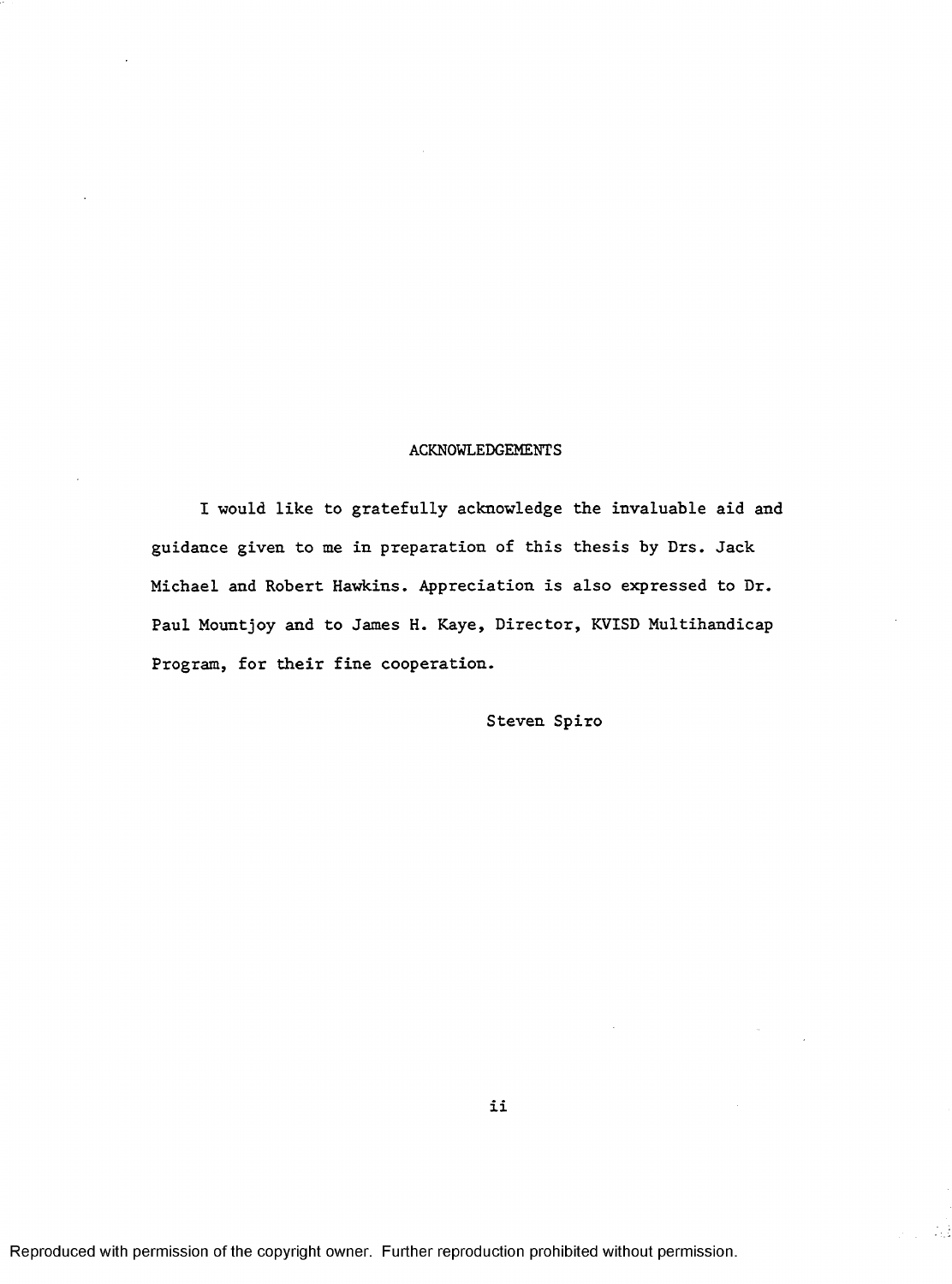#### **INFORMATION TO USERS**

**This material was produced from a microfilm copy of the original document. While the most advanced technological means to photograph and reproduce this document have been used, the quality is heavily dependent upon the quality of the original submitted.**

**The following explanation of techniques is provided to help you understand markings or patterns which may appear on this reproduction.**

- **1.The sign or "target" for pages apparently lacking from the document photographed is "Missing Page(s)". If it was possible to obtain the missing page(s) or section, they are spliced into the film along with adjacent pages. This may have necessitated cutting thru an image and duplicating adjacent pages to insure you complete continuity.**
- **2. When an image on the film is obliterated with a large round black mark, it is an indication that the photographer suspected that the copy may have moved during exposure and thus cause a blurred image. You will find a good image of the page in the adjacent frame.**
- **3. When a map, drawing or chart, etc., was part of the material being photographed the photographer followed a definite method in "sectioning" the material. It is customary to begin photoing at the upper left hand comer of a large sheet and to continue photoing from left to right in equal sections with a small overlap. If necessary, sectioning is continued again — beginning below the first row and continuing on until complete.**
- **4. The majority of users indicate that the textual content is of greatest value, however, a somewhat higher quality reproduction could be made from "photographs" if essential to the understanding of the dissertation. Silver prints of "photographs" may be ordered at additional charge by writing the Order Department, giving the catalog number, title, author and specific pages you wish reproduced.**
- **5. PLEASE NOTE: Some pages may have indistinct print. Filmed as received.**

**Xerox University Microfilms 300 North Zeeb Road Ann Arbor. Michigan 48106**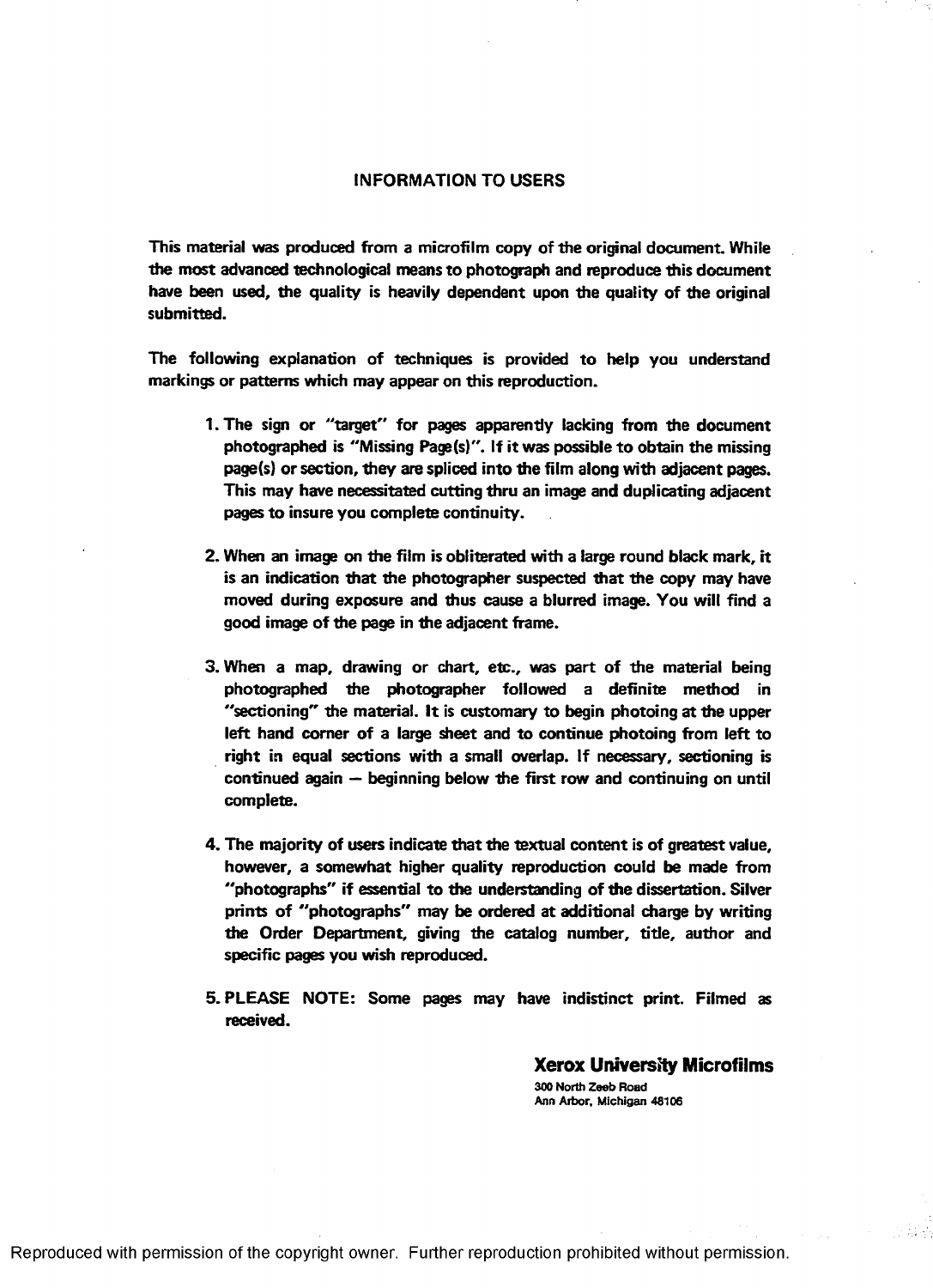#### MASTERS THESIS M-4930

 $\frac{1}{\sqrt{2}}$ 

යම

SPIRO, Steven Harry THE REDUCTION OF LONG LATENCY VERBAL RESPONDING IN A MULTIPLIHANDICAPPED ADOLESCENT UTILIZING AN AVOIDANCE-POSITIVE REINFORCEMENT PROCEDURE.

Western Michigan University, M.A., 1973 Psychology, experimental

**University Microfilms, A XEROX Company, Ann Arbor, Michigan** *)*

THIS DISSERTATION HAS BEEN MICROFILMED EXACTLY AS RECEIVED.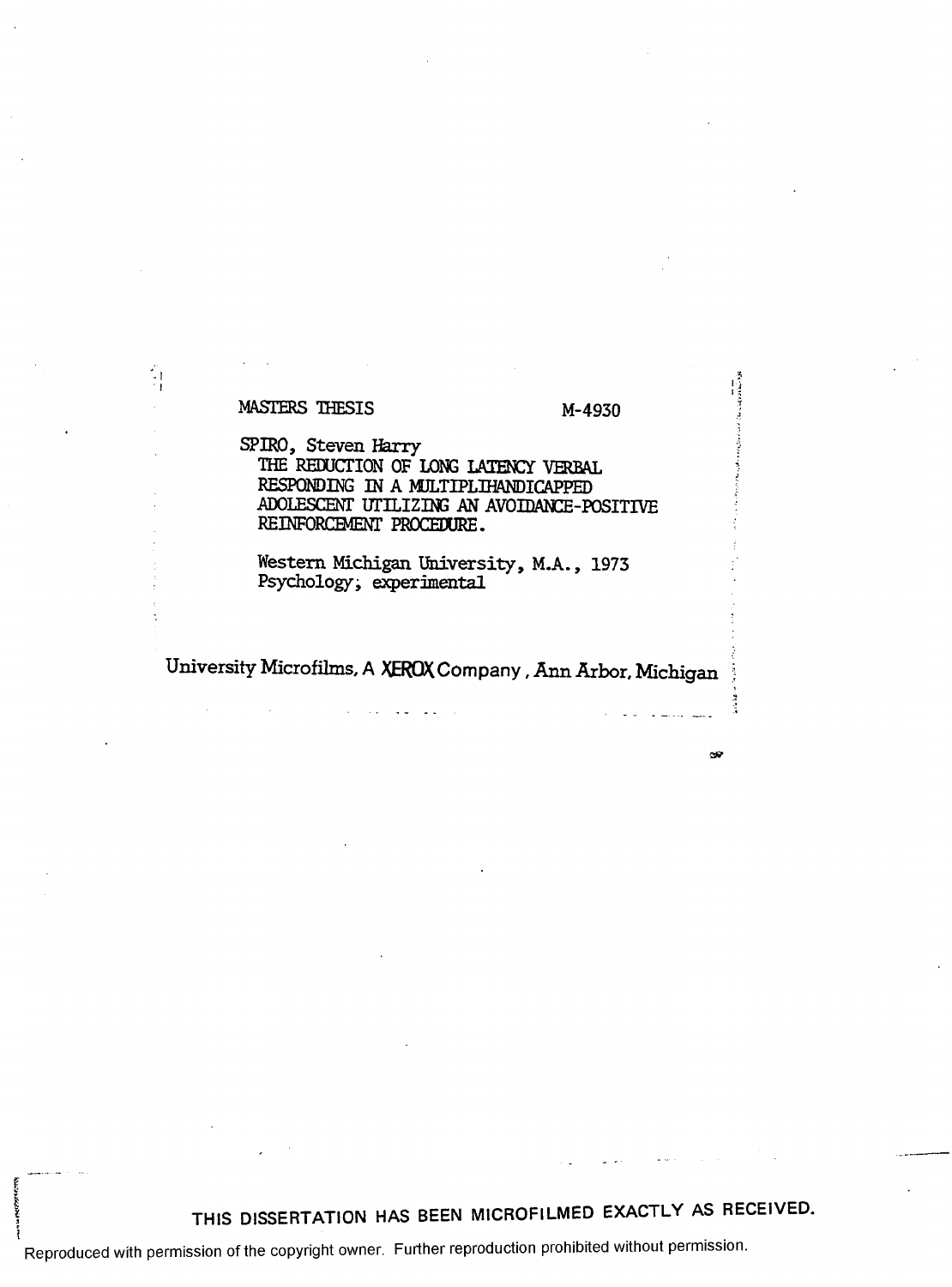### **TABLE OF CONTENTS**

 $\ddot{\phantom{a}}$ 

 $\bar{\beta}$ 

 $\cdot$ 

 $\bar{\lambda}$ 

 $\sim$ 

 $\frac{1}{2}$  ,  $\frac{1}{2}$  ,  $\frac{1}{2}$  ,  $\frac{1}{2}$  ,  $\frac{1}{2}$ 

 $\ddot{\phantom{a}}$ 

| ı  |
|----|
| 3  |
| 3  |
| 4  |
| 4  |
| 4  |
| 4  |
| 7  |
| 8  |
| 9  |
| 15 |
| 16 |
| 17 |

iii

 $\ddot{\phantom{0}}$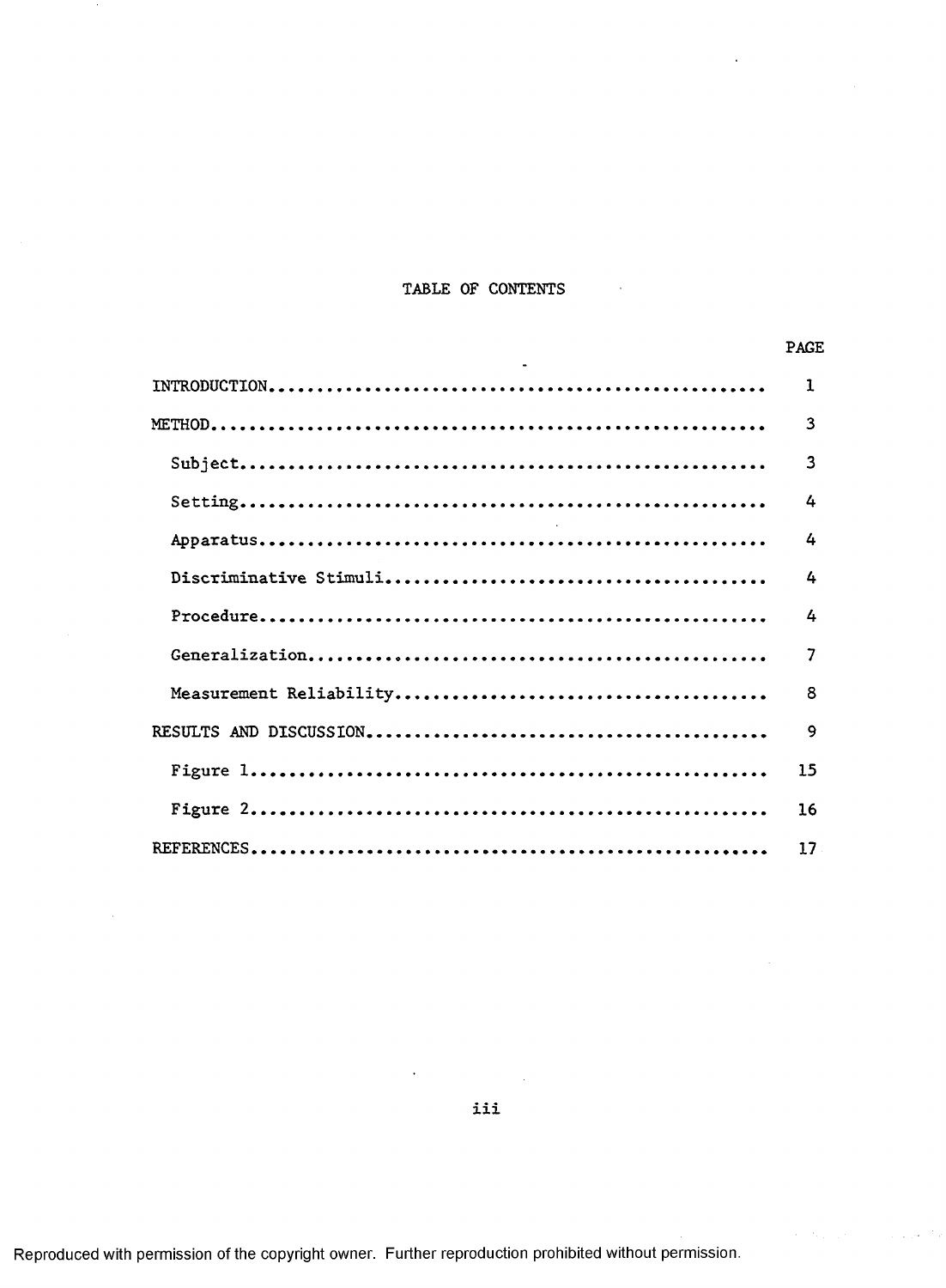#### **INTRODUCTION**

Recent research has indicated that operant techniques can be successfully applied to a variety of vocal verbal aberrations and deficits in markedly heterogeneous populations. For example, Cook and Adams (1966) utilized candy and a puppet in conditioning vocalization rate in speech deficient children while extinguishing animal-like sounds. Wilson and Walters (1966) increased the speech output of nearmute schizophrenics by combining a positive reinforcement-modeling technique. Ayllon and Haughton (1964) decreased the symptomatic verbal responses of mental patients by systematically manipulating social reinforcers of the ward personnel. Other studies have demonstrated effective techniques in modifying various dimensions of vocal verbal behavior such as the speech of echolalic children (Risley and Wolf, 1966), bizarre and inappropriate speech in a retarded child (Barton, 1970), and articulation errors in pre-delinquents (Bailey, Timbers, Phillips, and Wolf, 1971).

The majority of these operant techniques have utilized positive reinforcement paradigms. To date, there have been few studies utilizing punishment techniques in eliminating undesirable vocal verbal behavior. Those that have utilized behavior-weakening consequences have, for the most part, relied on time-out (Sanders, 1971, Sloane and Macaulay, 1968), and combined punishment-reinforcement paradigms (Kircher, Pear, and Martin, 1971).

The use of avoidance paradigms in modifying vocal verbal behavior is represented by an even smaller number of studies than is the pun-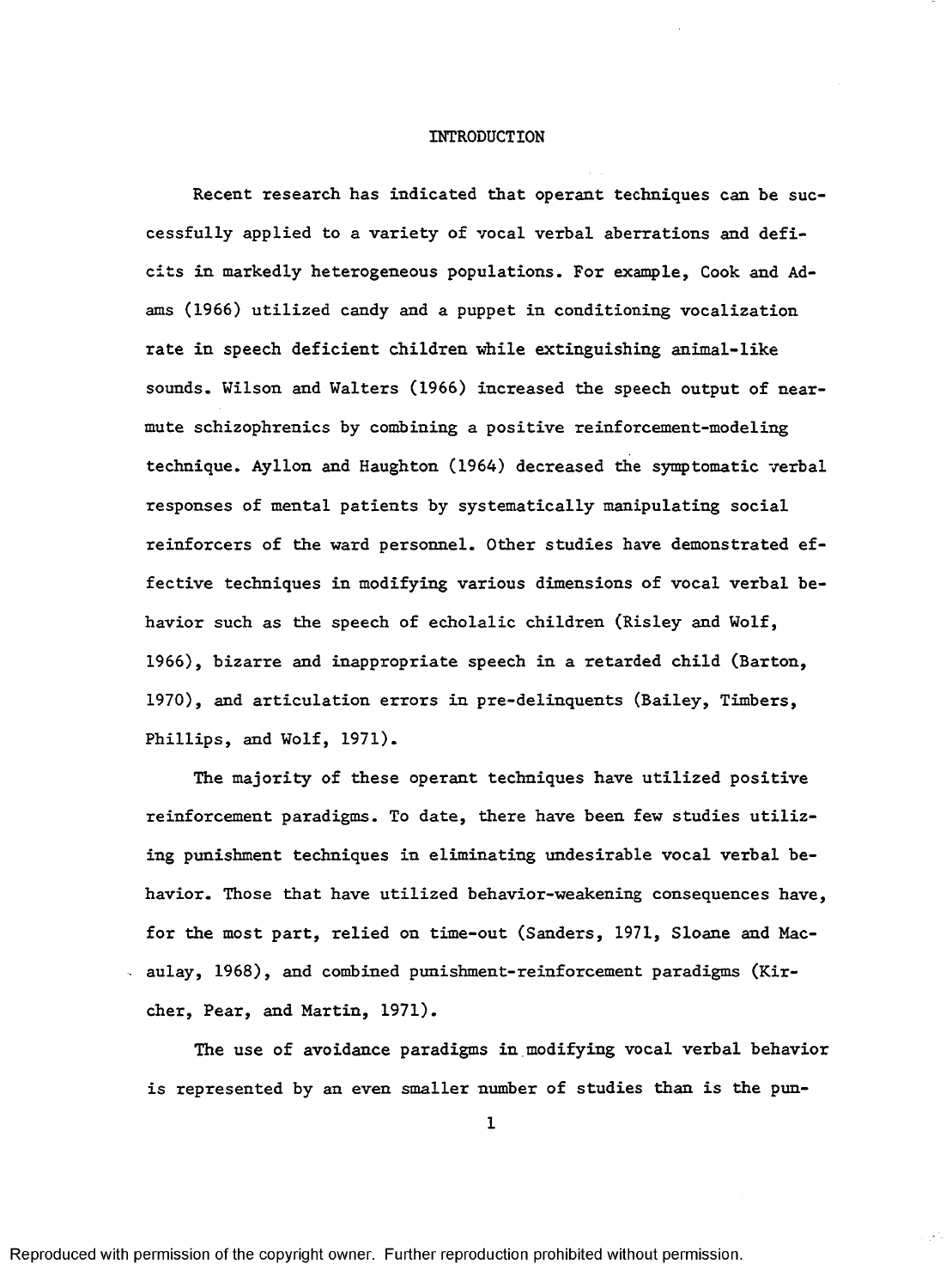ishment paradigm. An avoidance paradigm was utilized by Davison and Kirkwood (1968) to produce verbal responses of adequate intensity and duration. Shaw (1967) utilized escape from the threat of aversive medicinal shots to negatively reinforce vocalizations in an elective mute.

The present study deals with the reduction of long latency verbal responding in a mentally retarded, emotionally disturbed boy utilizing an avoidance procedure. Latency of verbal responding, although not dealt with extensively in the literature, represents an important property of emitted verbal behavior. According to Skinner (1957), "In general we accept the implication that strong verbal behavior is rapid and that hesitant speech indicates little strength. A ready answer is one which the speaker is 'Strongly inclined to make'; a delay in answering leads us to suspect that something is possibly amiss in the controlling circumstances...we sometimes infer the strength of the verbal behavior of a correspondent from the speed with which a letter is answered, and traces of speed in handwriting supply similar evidence." There are also circumstances where a long latency response may be construed as a lack of a particular response within the subject's repertoire as in timed portions of tests such as those found in the Wide Range Achievement Test (Jastak and Jastak, 1965), the Wechsler Adult Intelligence Scale (Wechsler, 1955), and the Wechsler Intelligence Scale for Children (Wechsler, 1949). A number of studies have indicated that latencies may be effectively shortened by utilizing an avoidance paradigm (Solomon and Wynne, 1954, Lovibond, 1970, Hoffman and Fleshier, 1962). In fact, shortened latencies are often taken as one criterion of well developed avoidance behavior (Hoffman, 1966).

 $\overline{2}$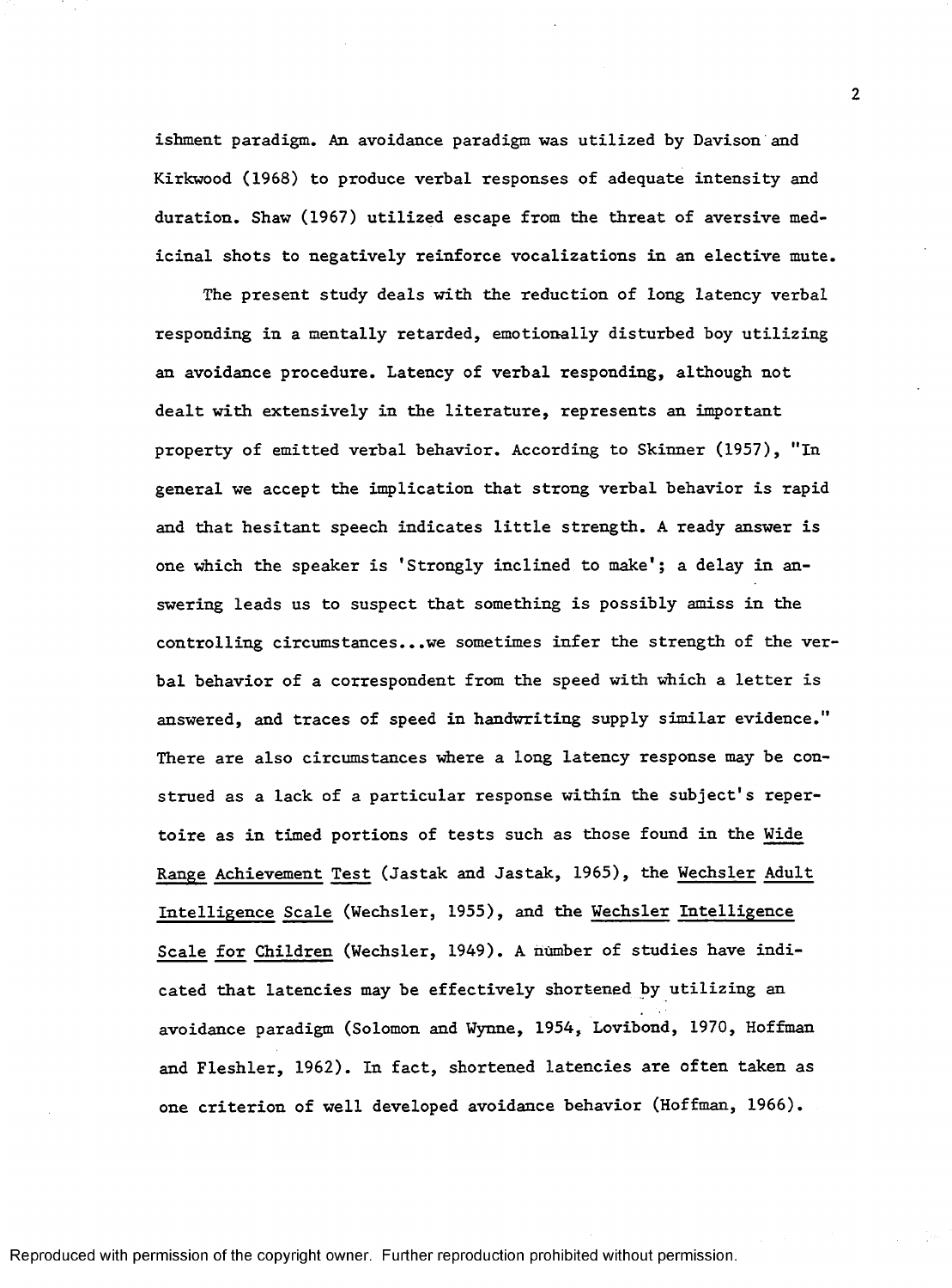The need for more applied research concerning punishment has been pointed out by Baer (1970). Baer suggests that there are people who think punishment is, because of its nature, an undesirable technique for accomplishing desired behavior changes, but that in the last analysis, what is needed is a, "Careful and extensive study of the punishment of human behavior." Without this, "Careful and extensive study" of human behavior in relation to punishment, the discovery and precise specification of practical and widely applicable punishment techniques may be seriously inhibited. This investigation sought to ascertain whether a modified form of a discriminated avoidance procedure, utilizing a simple, inexpensive, and widely applicable stimulus, could effectively reduce the long latency of vocal verbal responding in a mentally retarded, emotionally disturbed boy, and, if so, how effectively.

#### Method

#### Subject

The subject of this study was a 17-year old male diagnosed as emotionally disturbed and mentally retarded (I.Q. 56) enrolled in the Kalamazoo Valley Intermediate School District Multihandicap Program. His speech problems included echolalia, vocal verbal responses with tonal qualities that varied between falsetto and stilted tenor, and unusually long latencies of vocal verbal responding. These unusually long latencies occurred even when verbal stimuli were presented to which the subject had previously responded appropriately; thus, the long latencies did not appear to be due to an absence of a particular vocal verbal response from the subject's repertoire.

 $\overline{3}$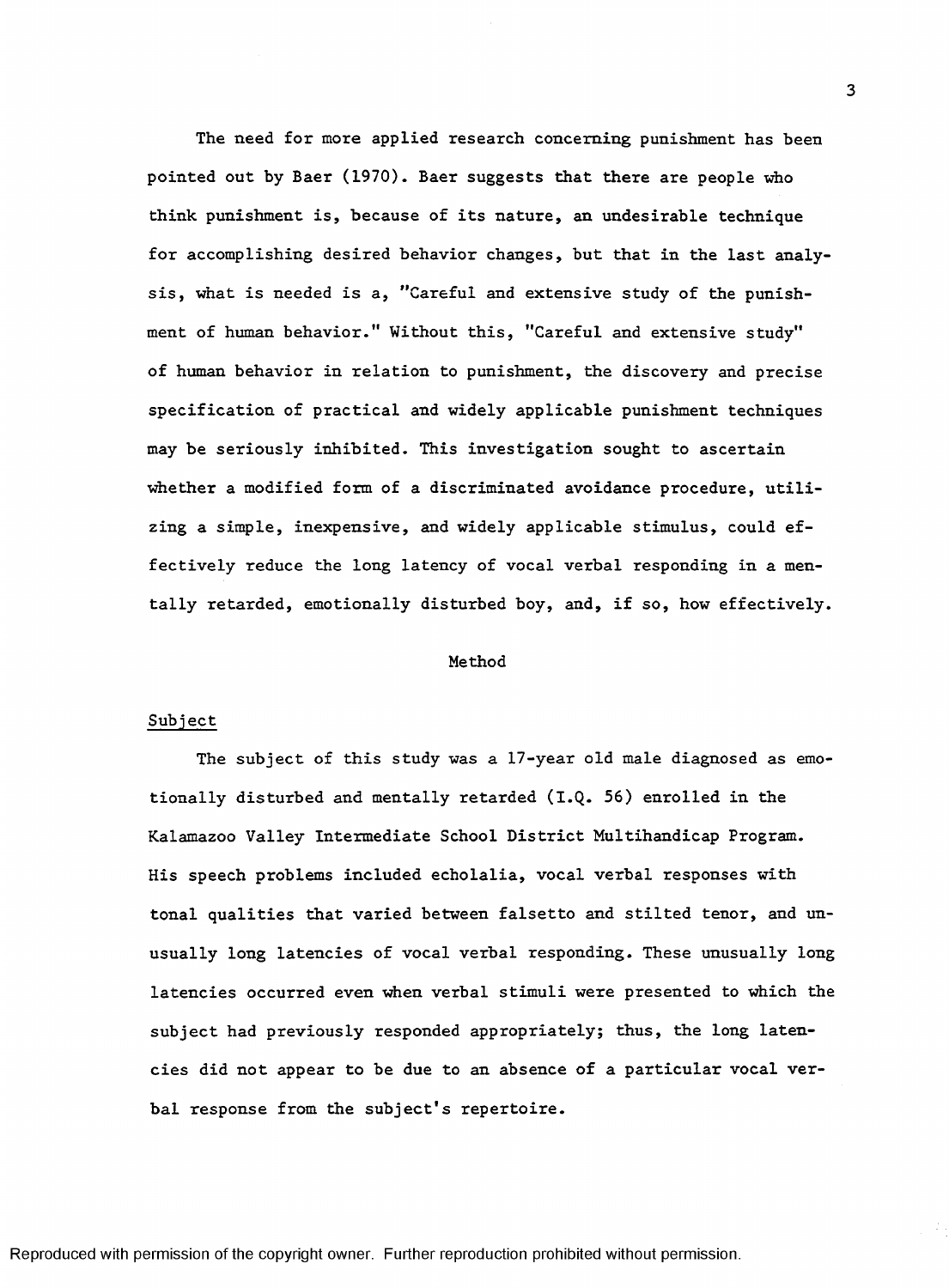#### Setting

The experiment took place in a classroom with numerous other therapists and students present. The subject sat at a desk with the experimenter facing him. The therapy was individual and was carried out in the late morning for approximately 50 days. Each session lasted for one-half hour.

#### Apparatus

The only apparatus employed was a Meylan Stopwatch with an inaudible on-off switch.

#### Discriminative Stimuli

Five Peabody Picture Vocabulary Cards, level P, eight inches by 11 inches, and displaying various animals were used. These five cards were chosen randomly from a pool of 30 cards to which the subject responded with latencies over 30 seconds. In addition to the presentation of the cards, the verbal discriminative stimulus, "Ricky, what is in this picture?" was given.

#### Procedure

The procedure consisted of nine phases: (1) baseline I, (2) 10 second avoidance for all five cards, (3) baseline II, (4) 10-second avoidance for cards one, two, and four only, (5) 10-second avoidance for all five cards, (6) CRF 10-second limited-hold, (7) CRF five-second limited-hold, (8) generalization and (9) follow-up.

Prior to baseline, the subject was shown 30 cards, one at a time, and asked, "Ricky, what is in this picture?". The subject had previously been taught to respond appropriately to the combined question and card for each of the 30 cards. Latencies for all cards were above 30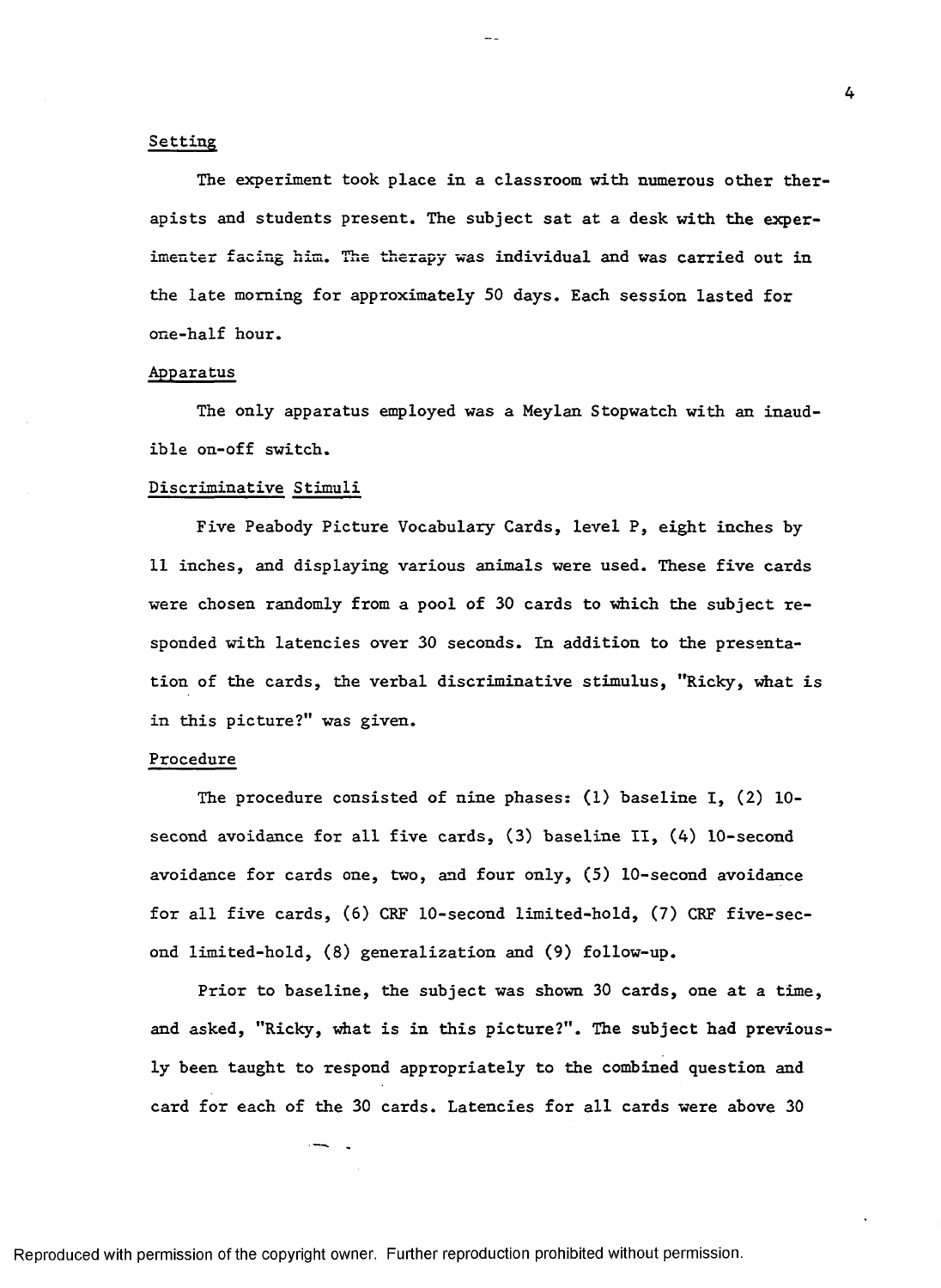seconds. A set of five cards was chosen to act as discriminative stimuli during the experiment.

Baseline. During each baseline session, the subject was shown each card and asked, "Ricky, what is in this picture?". The order of presentation of the cards was randomized each day and attempts were made to keep the length of the question between 1.8 and 2.0 seconds by periodically recording the length of the question each phase. At the moment the word, "Ricky" was spoken, a stopwatch was turned on and continued running until the initiation of the vocal verbal response from the subject, regardless of what he said. Any vocal verbal response of sufficient intensity as to be heard by the experimenter would result in the stopwatch being turned off. If, at the end of 30 seconds, the subject did not initiate a vocalization, the stopwatch was also turned off. The latency for each card was recorded by the experimenter before the following card was introduced. Latencies were taken in this manner for each of the five cards once each day for a total of seven days. 10-Second Avoidance. During the 10-second avoidance phase, the subject continued to be shown the randomized cards and asked, "Ricky, what is in this picture?", the only change being that if the subject did not initiate a vocalization within 10 seconds from the beginning of the experimenter's question, a loud, "No!" was spoken and the table was loudly slapped by the experimenter. This phase was continued for seven days. The 10-second avoidance schedule was introduced to ascertain whether the long latency responding could be reduced effectively by utilizing these consequences, a loud, "No!" and a table slap, in an avoidance procedure, with the hypothesis that the consequences were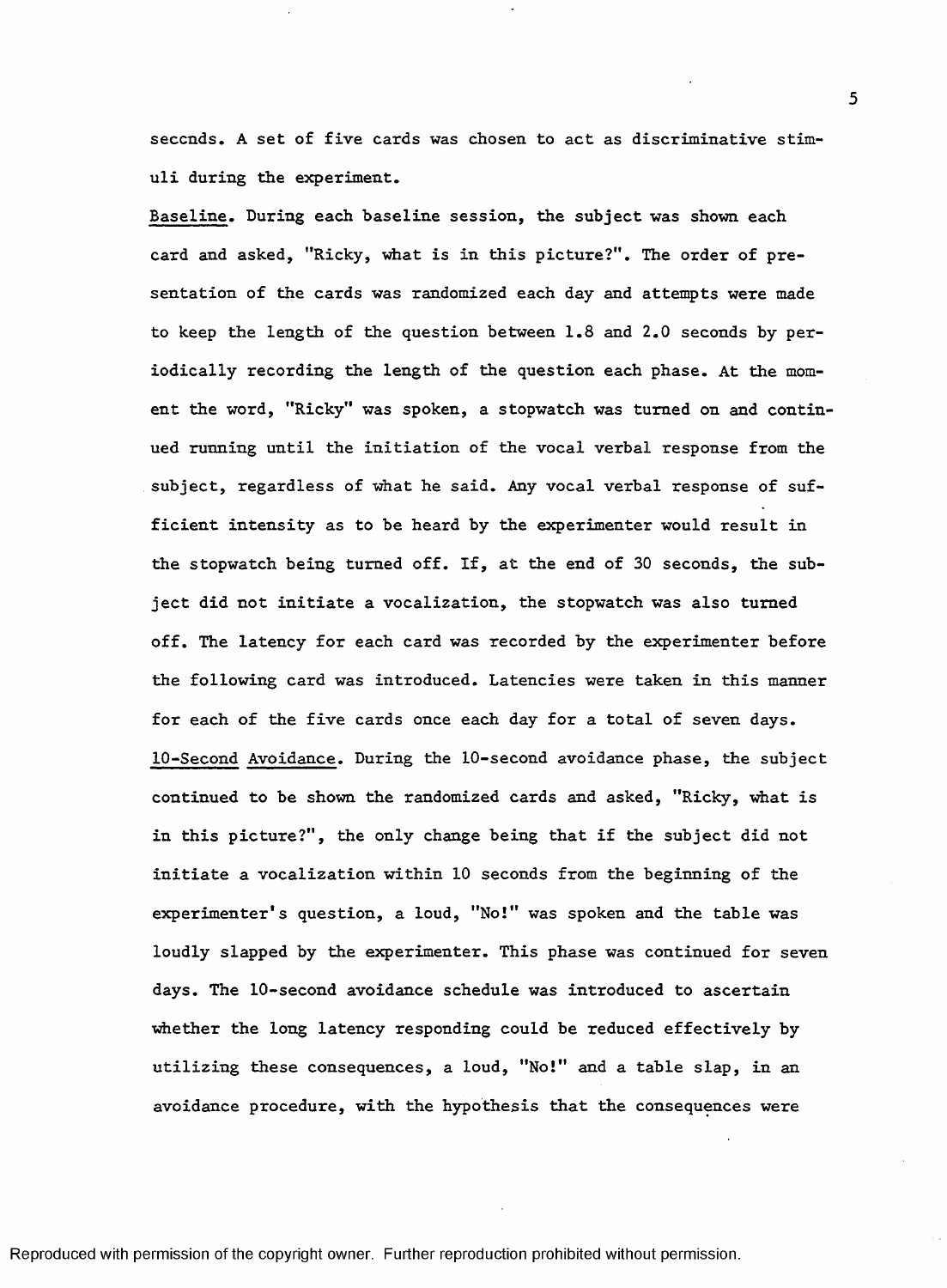aversive stimuli.

Baseline II. The avoidance contingency was then removed for all cards, and the baseline condition was reinstated. The order of presentation of the cards continued to be randomized. This phase lasted for seven days.

10-Second Avoidance, Cards One, Two, and Four. During this phase, the same pictures and verbal cues were presented, but the avoidance contingency was reinstated for cards one, two, and four, while cards three and five remained in the baseline condition. Cards continued to be presented in random order. This manipulation was implemented to further assess whether the avoidance procedure was responsible for any decreases in the length of the latencies. This phase lasted for seven days.

10-Second Avoidance. Cards one, two, and four continued on the avoidance contingency while this same contingency was reinstated for cards three and five. This phase was implemented to assess whether, in fact, the avoidance contingency accounted for any possible decreases in the length of the latencies, and, also, as a replication of manipulation number one. This phase lasted for seven days.

CRF 10-Second Limited-Hold. During this phase, the avoidance contingency was dropped and replaced by the delivery of tactual stimuli, hand touching, and verbal stimuli, "Good boy" if the subject initiated a vocal response within 10 seconds from the initiation of the experimenter's question. Previous work with the subject had indicated that both hand touching and the phrase, "Good boy" functioned as reinforcers. The order of the cards was randomized. This manipulation was for all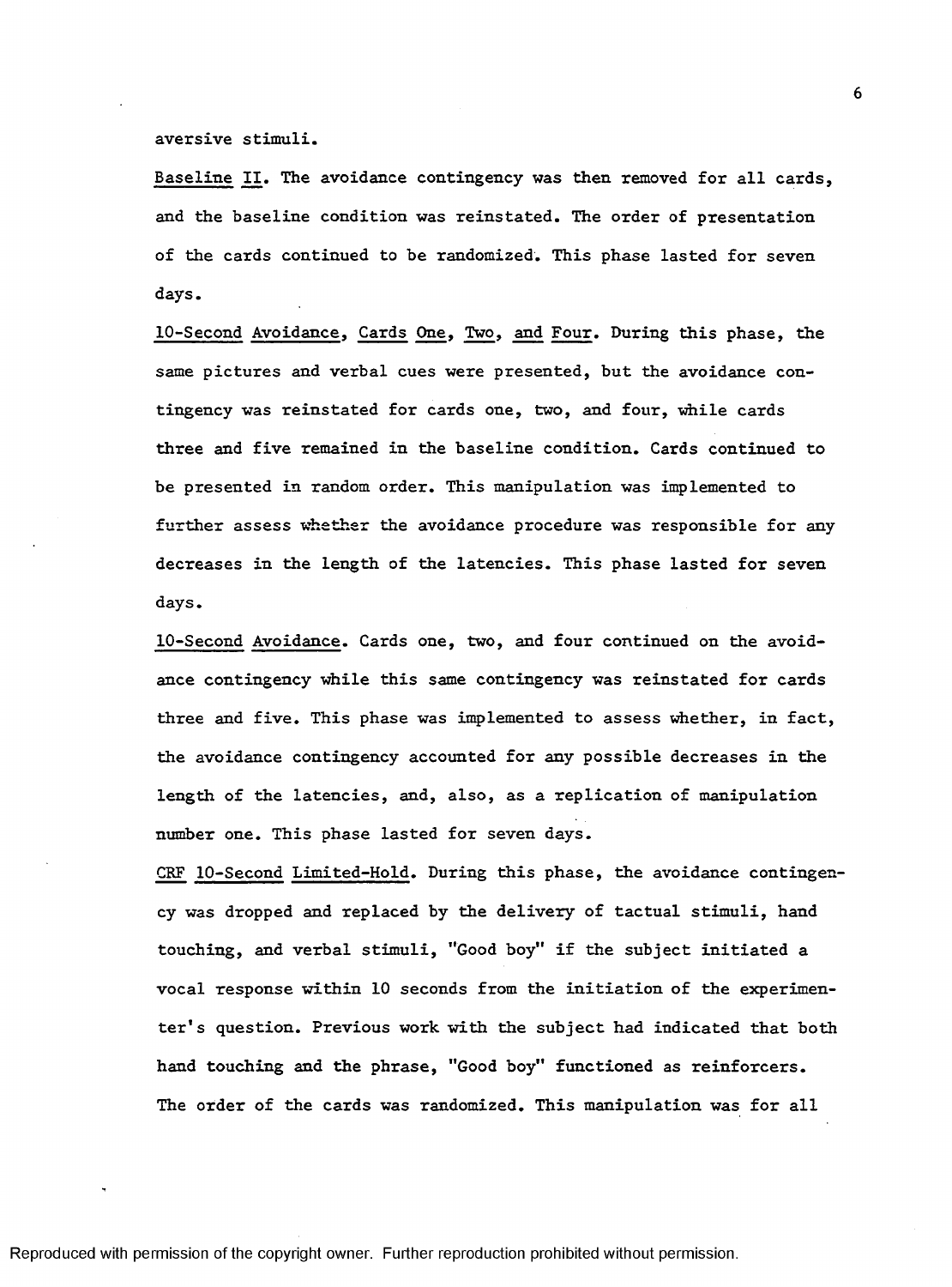cards and lasted seven days. This manipulation was implemented in an attempt to transfer control of latencies from one of aversive to positive consequences.

CRF Five-Second Limited-Hold. In this phase, the subject had to initiate a vocal response within five seconds after the initiation of the experimenter's question in order to receive the tactual and verbal consequences. If the subject did not respond within the five second period of time, no consequences were delivered; but after 10 seconds the next card was shown and the question asked. As usual, cards were randomized. The phase lasted for seven days. This manipulation was an attempt to further reduce already shortened latencies utilizing a positive reinforcement paradigm.

#### Generalization

Forty-six days after the completion of the CRF five-second limited-hold phase, generalization was tested by employing a new set of 10 cards to which the subject could respond with the correct answer but had responded with long latencies prior to the experiment. The subject was shown each of five cards and asked the usual question by the experimenter with no programmed contingencies other than the removal of one card and the presentation of a subsequent card when either a vocalization occured within a 30 second period of time or 30 seconds or above was allowed to elapse.

That same day, without the experimenter present, another therapist showed the subject a set of five different cards and asked the subject what was in each picture, also without programmed contingencies other than the removal of one card and presentation of another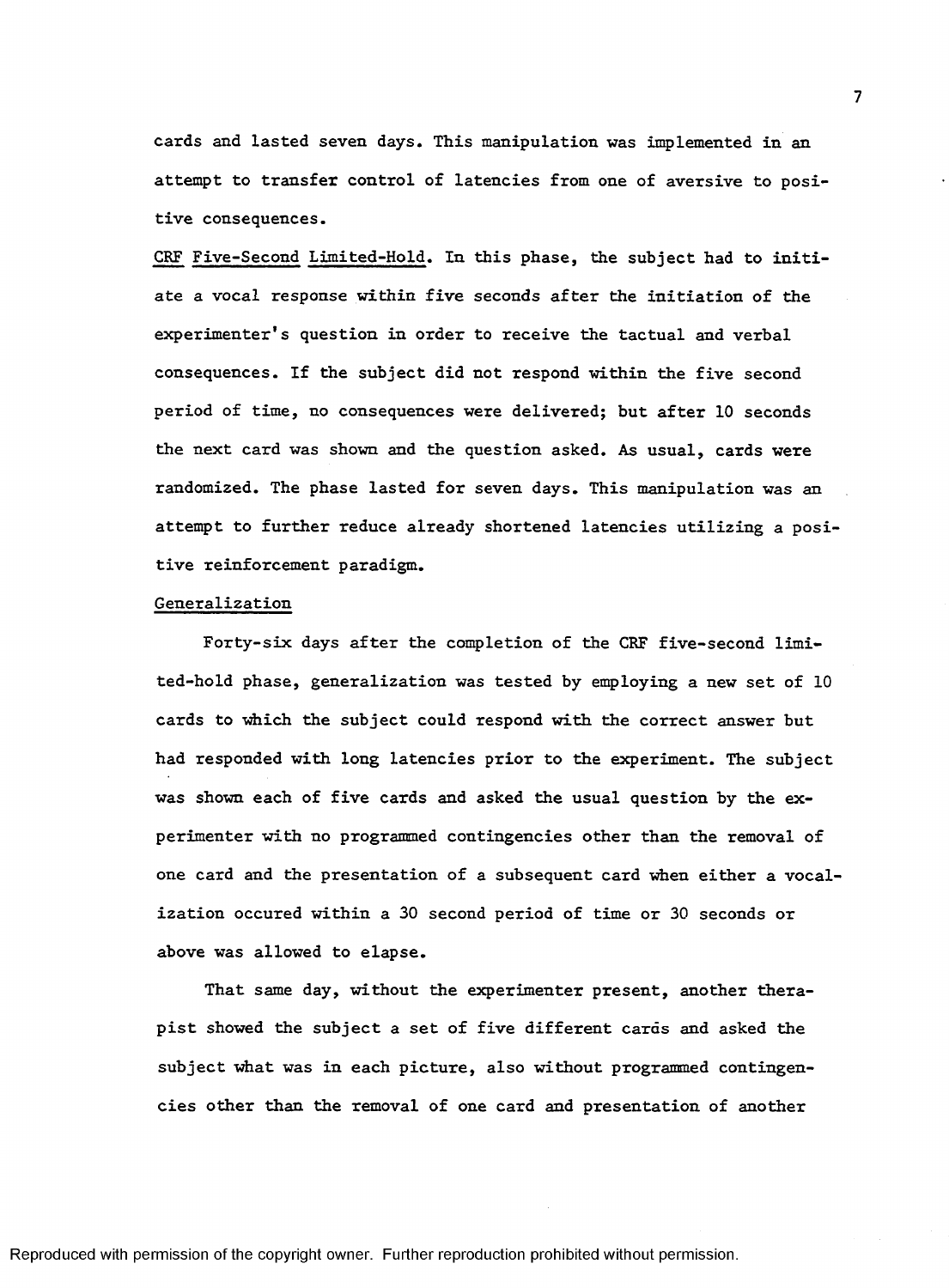when either a vocalization occured within 30 seconds or 30 seconds or more elapsed. Latencies were recorded for the cards which were presented by the experimenter and the therapist. Still later in the same day, the experimenter and therapist exchanged cards and repeated the procedure. Latencies were once again recorded for both the experimenter's and therapist's cards. The experimenter was never present in the room at the same time with the therapist when cards were being shown to the subject.

Follow-up. The subject was tested 47 days after the termination of the CRF five-second limited-hold phase using exactly the same cards but with no programmed consequences in force. This phase was implemented to assess the durability of the effects of the previous manipulations.

#### Measurement Reliability

Reliability checks were conducted once during each phase of the experiment. Reliability was assessed by an independent observer from video-tapes made once during each phase, nine times in all. The observer viewed the tapes in a room with no other people present, to preserve the independence of the recording. Latencies were recorded to the nearest one-half second. A percent agreement between latencies obtained by the experimenter and observer was calculated for each card by dividing the larger latency into the smaller latency and multiplying by 100. Throughout all checks, excepting one in which agreement was 947., reliability was 100%.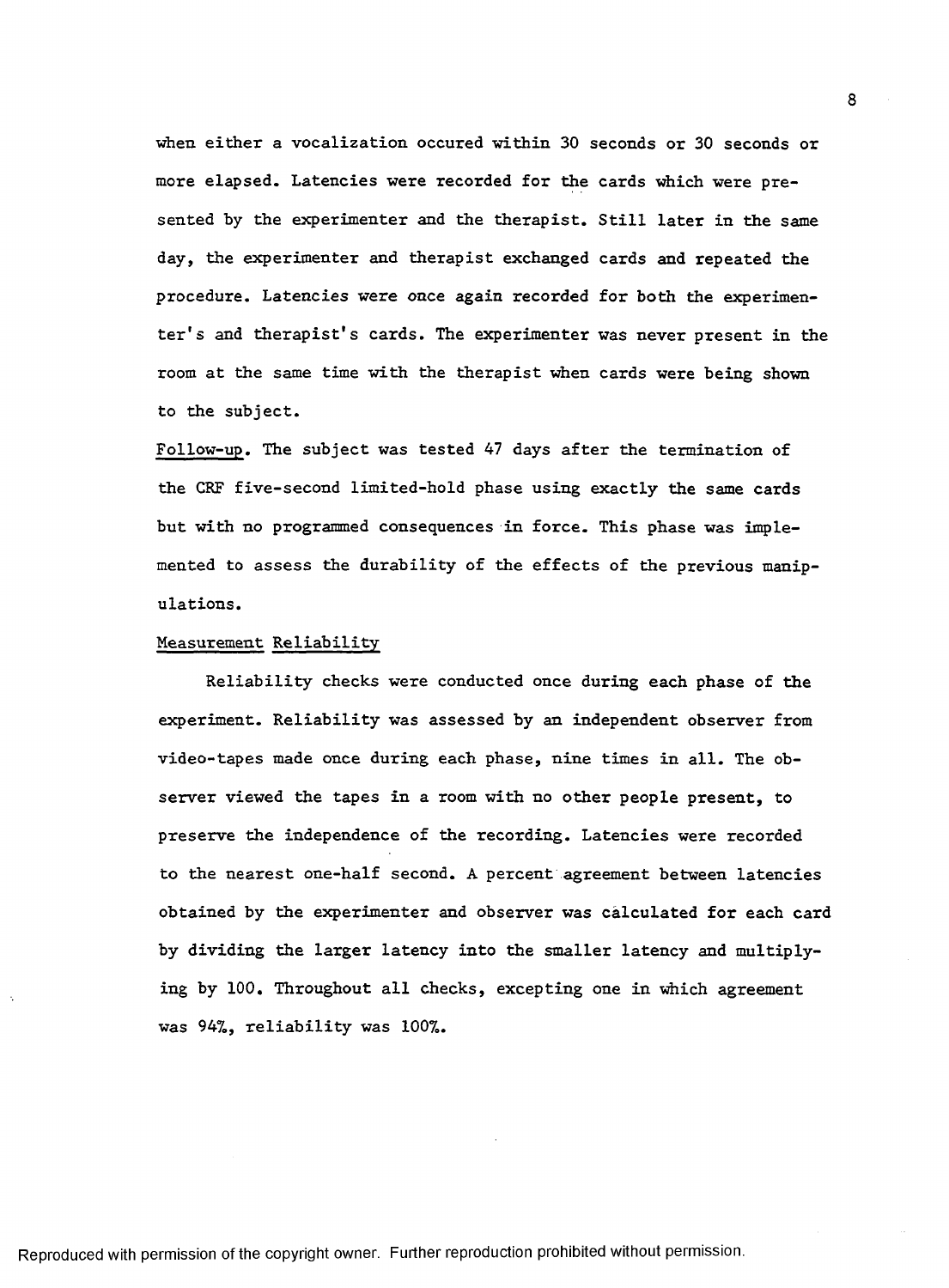#### Results and Discussion

The major results of this study are presented in Figure 1 (pages 10-11). Each data point represents one latency of one response to one presentation of a card. During baseline, no latency for any card was below 20 seconds. The mean latencies during baseline for five cards, respectively, were as follows: (1) 29 seconds, (2) 27.6 seconds, (3) 28.4 seconds, (4) 26.4 seconds and, (5) 29.1 seconds. Because recording was stopped at 30 seconds, it is not possible to assess how long the latencies would have been without this constraint.

A dramatic and substantial change is shown when the 10-second avoidance contingency was introduced for each card. The means for each card during the avoidance contingency were as follows: (1) 13 seconds, (2) 15.4 seconds, (3) 11.1 seconds, (4) 15.4 seconds and, (5) 19 seconds.

In baseline II, where the avoidance contingency was terminated and baseline conditions reinstated, increases in latencies can be seen for every card although the latencies did not rise to the baseline levels. During the 10-second avoidance for cards one, two, and four, rapid reductions can once again be seen, while responses to cards three and five show continual increases in latencies. When the avoidance contingency was reinstated for cards three and five (during 10 second avoidance II), latencies once again showed a dramatic decrease while latencies to cards one, two, and four remained fairly constant.

During the CRF 10-second limited-hold, latencies remained stable at levels, generally, below 10 seconds. No significant decreases in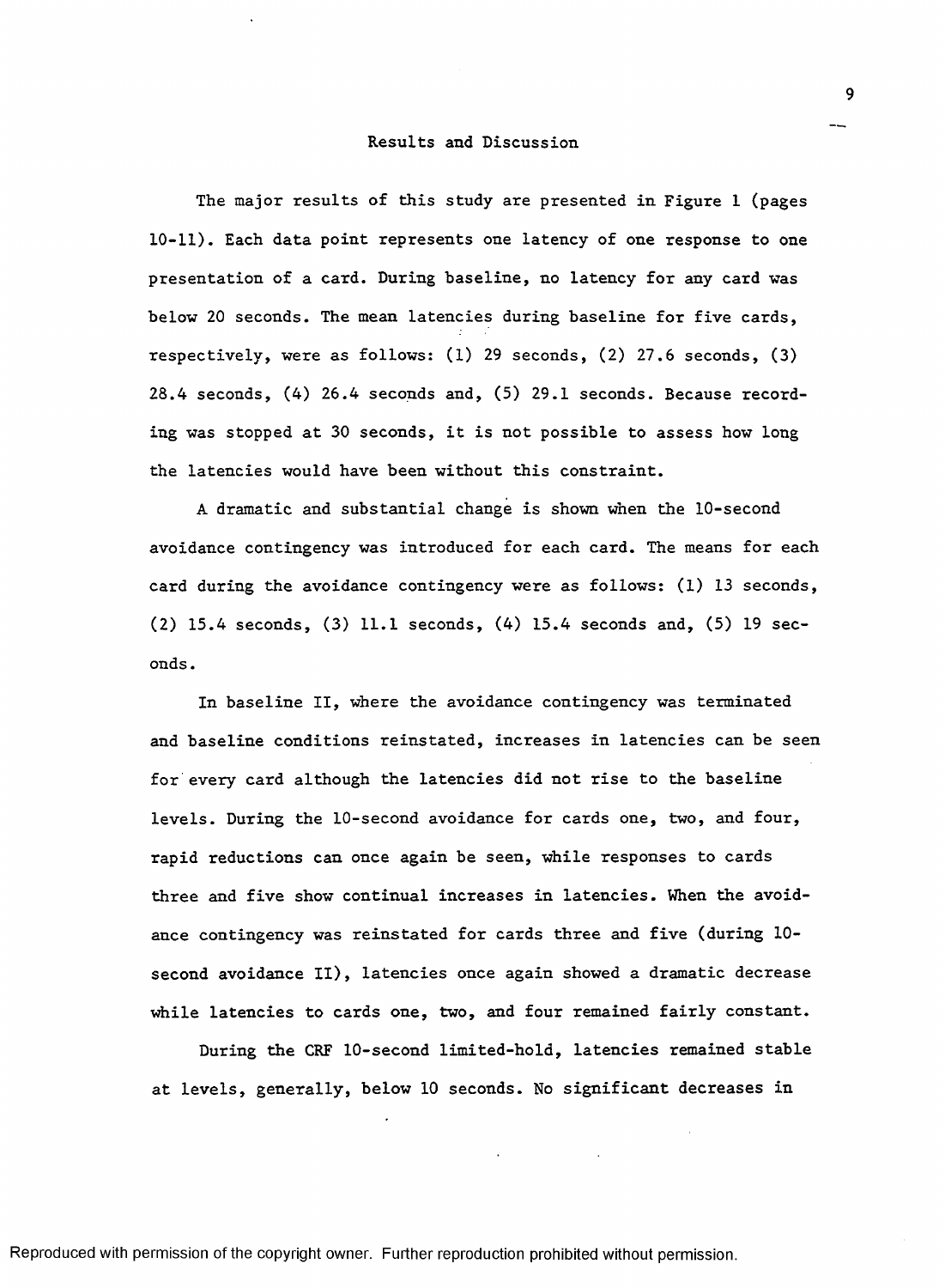Latency in seconds per session for five Peabody Picture Vocabulary cards under baseline, 10-second avoidance, baseline II, 10-second avoidance cards one, two, and four, 10-second avoidance, CRF 10 second limited-hold, CRF five-second limited-hold, and follow-up phases. Each card was presented only once per session.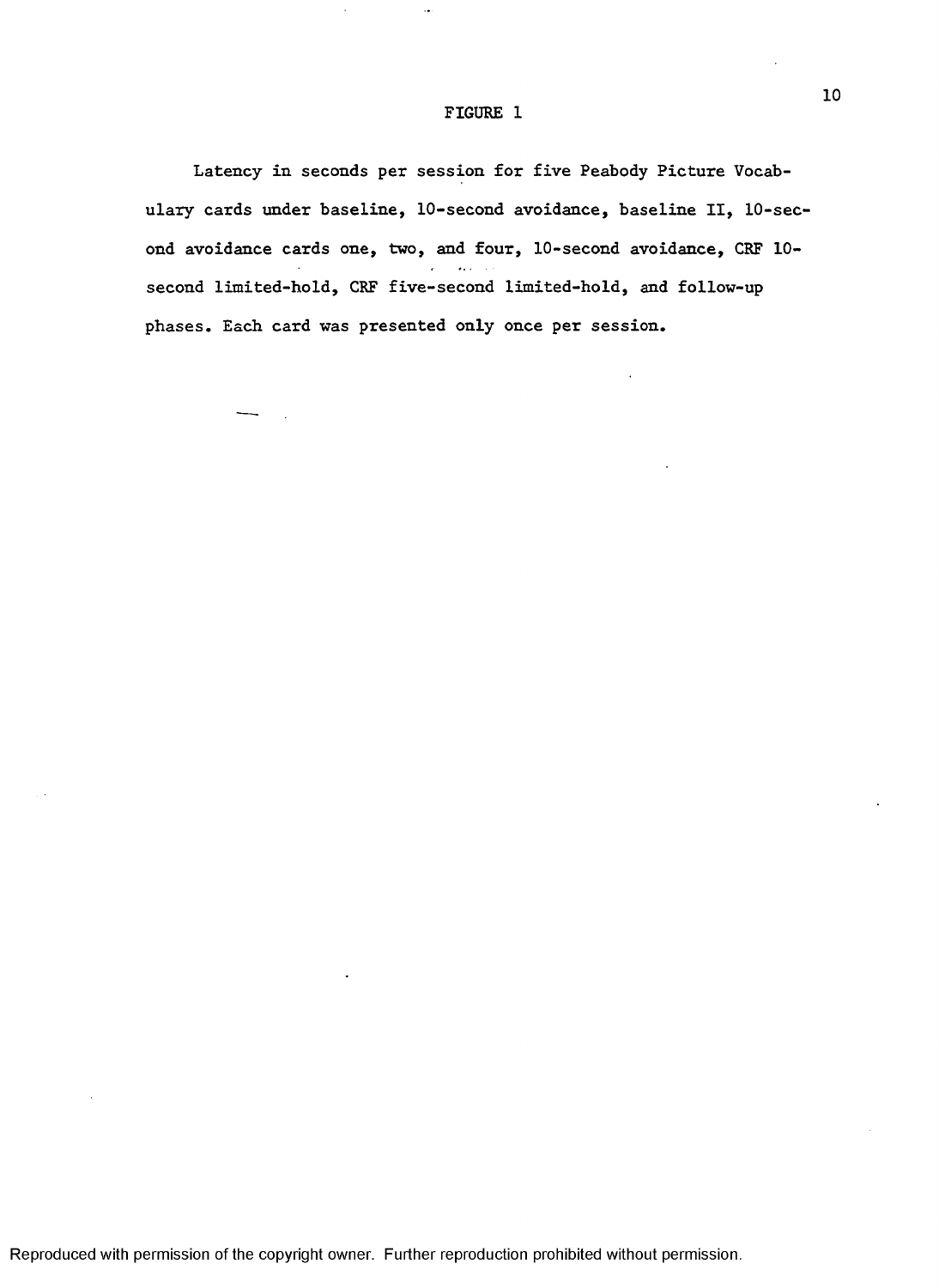

**Reproduced with permission of the copyright owner. Further reproduction prohibited without permission.**

 $11$ 

×t,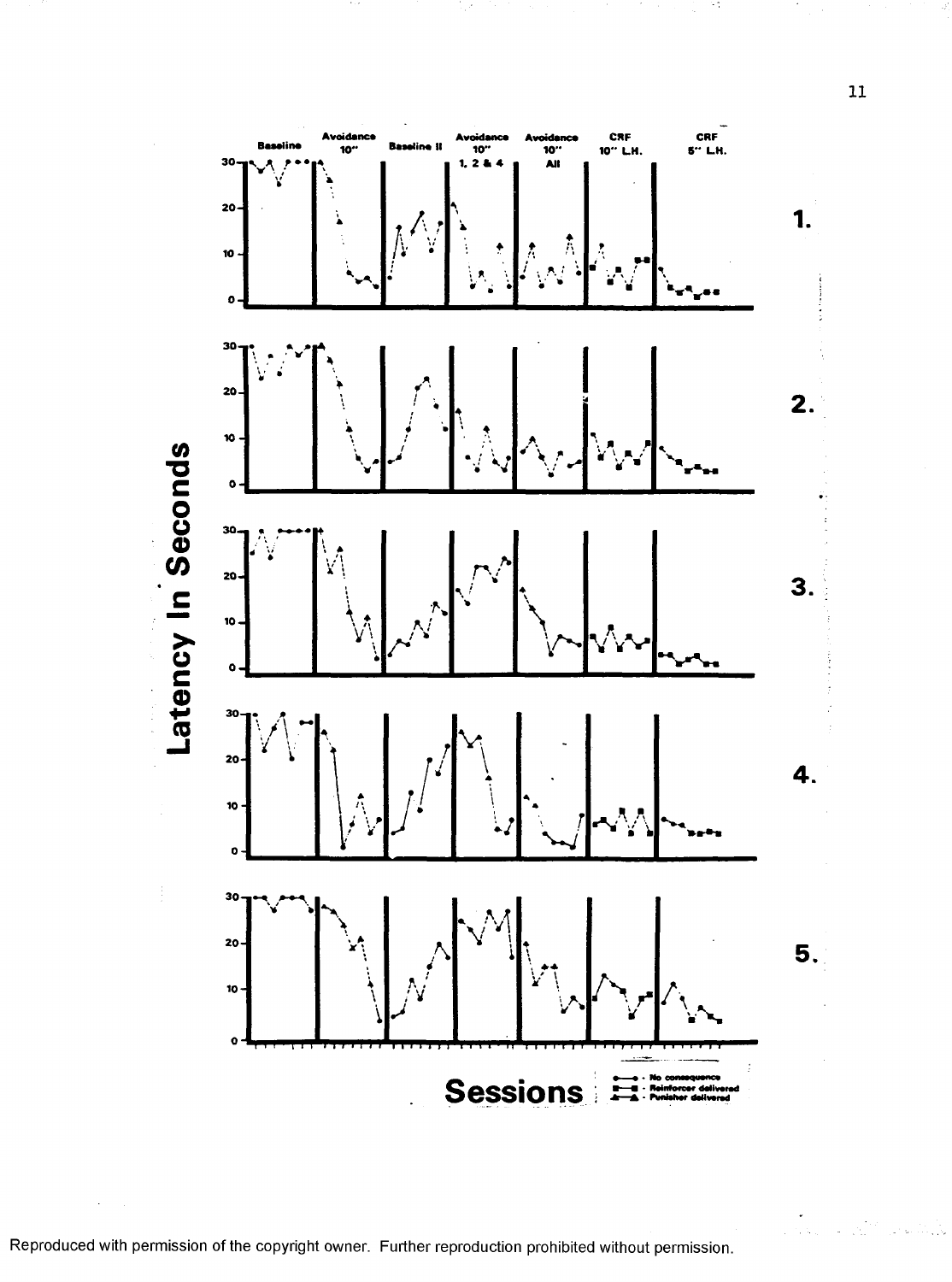latencies occurred as compared to the preceding phase. During the CRF five-second limited-hold, cards one, two, three, and five showed minor decreases in latencies while card four remained fairly stable. Thus, control was effectively transferred from an aversive paradigm to a positive reinforcement paradigm.

In the generalization phase presented in Figure 2 (pages 13-14), five cards from a set previously shown to the subject but not used in training were presented once by the therapist, and then later in the same day by the experimenter. The results are shown in the top part of Figure 2. Another five cards from the same set were shown first by the experimenter and then later by the therapist. These results are shown in the bottom part of Figure 2. As can be seen, the latencies were quite low in all of these generalization conditions. The strength of the generalizations could possibly be due to the fact that immediately preceding the generalization phase were four consecutive manipulations, two of which, included positive reinforcement for low latency responding.

In the follow-up phase, low latencies were maintained for each card after a period of 47 days from the termination of the CRF fivesecond limited-hold phase. All follow-up latencies were below five seconds.

Another interesting point bears mentioning. Although any vocalization emitted by the subject, audible to the experimenter, and within specified temporal constraints could meet the criteria of a correct response, the subject, whenever he vocalized, emitted the correct response in terms of the question asked.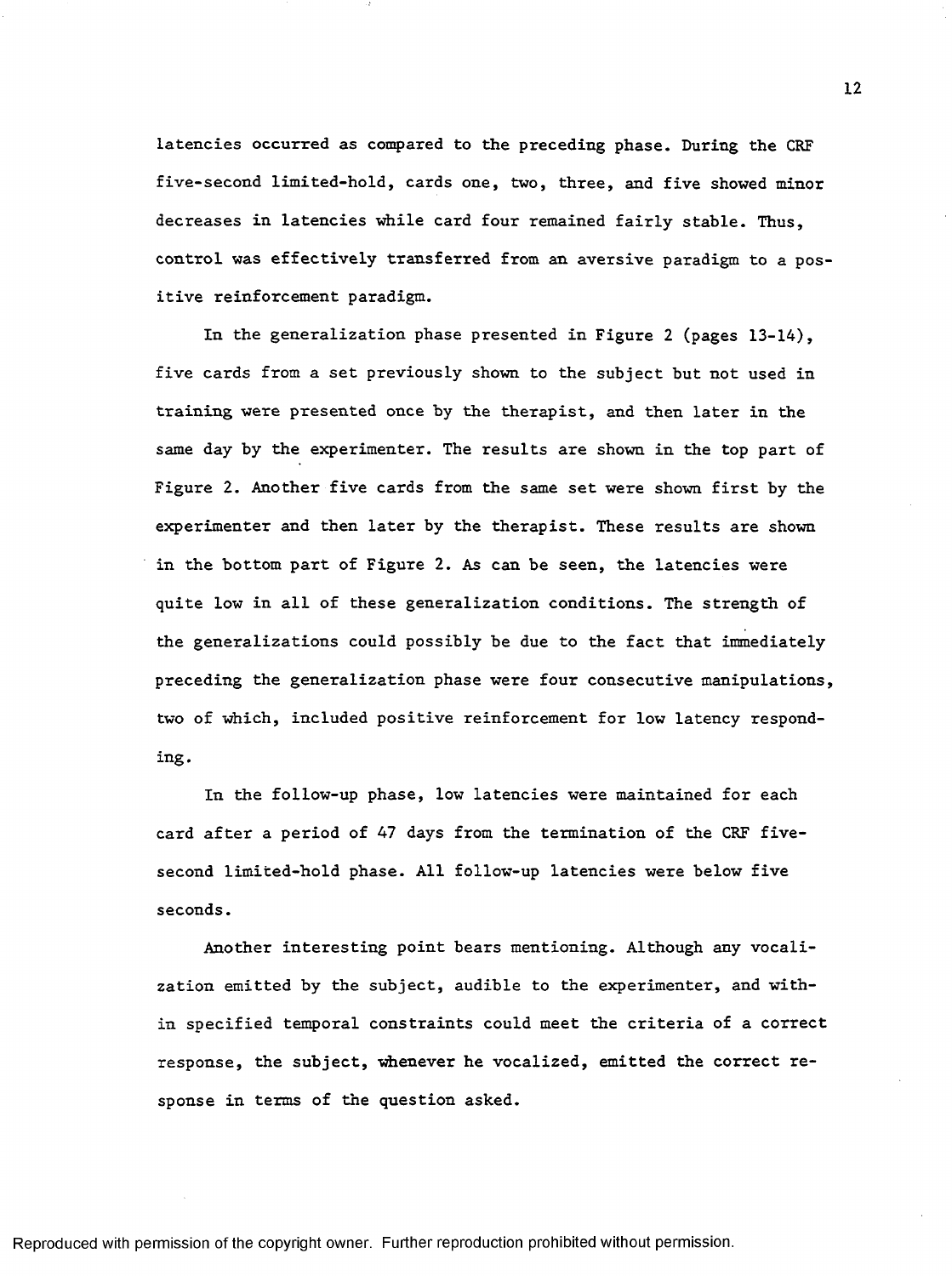Latencies of responses to cards previously not employed in training (a, b, c, d, e, f, g, h, i, and j) in the presence of the experimenter and a different therapist. Only five cards are presented in each figure for ease of comparison.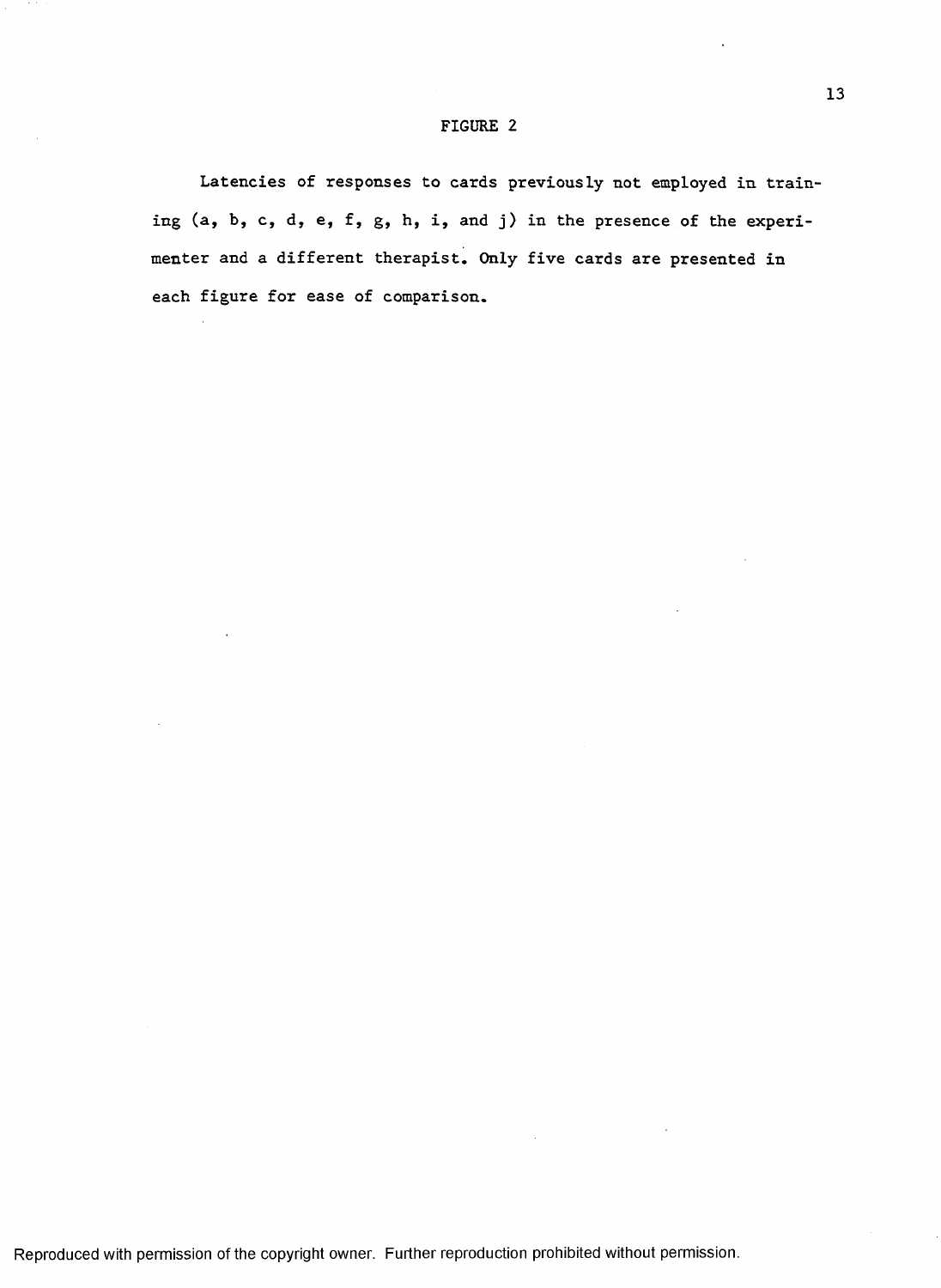<span id="page-19-0"></span>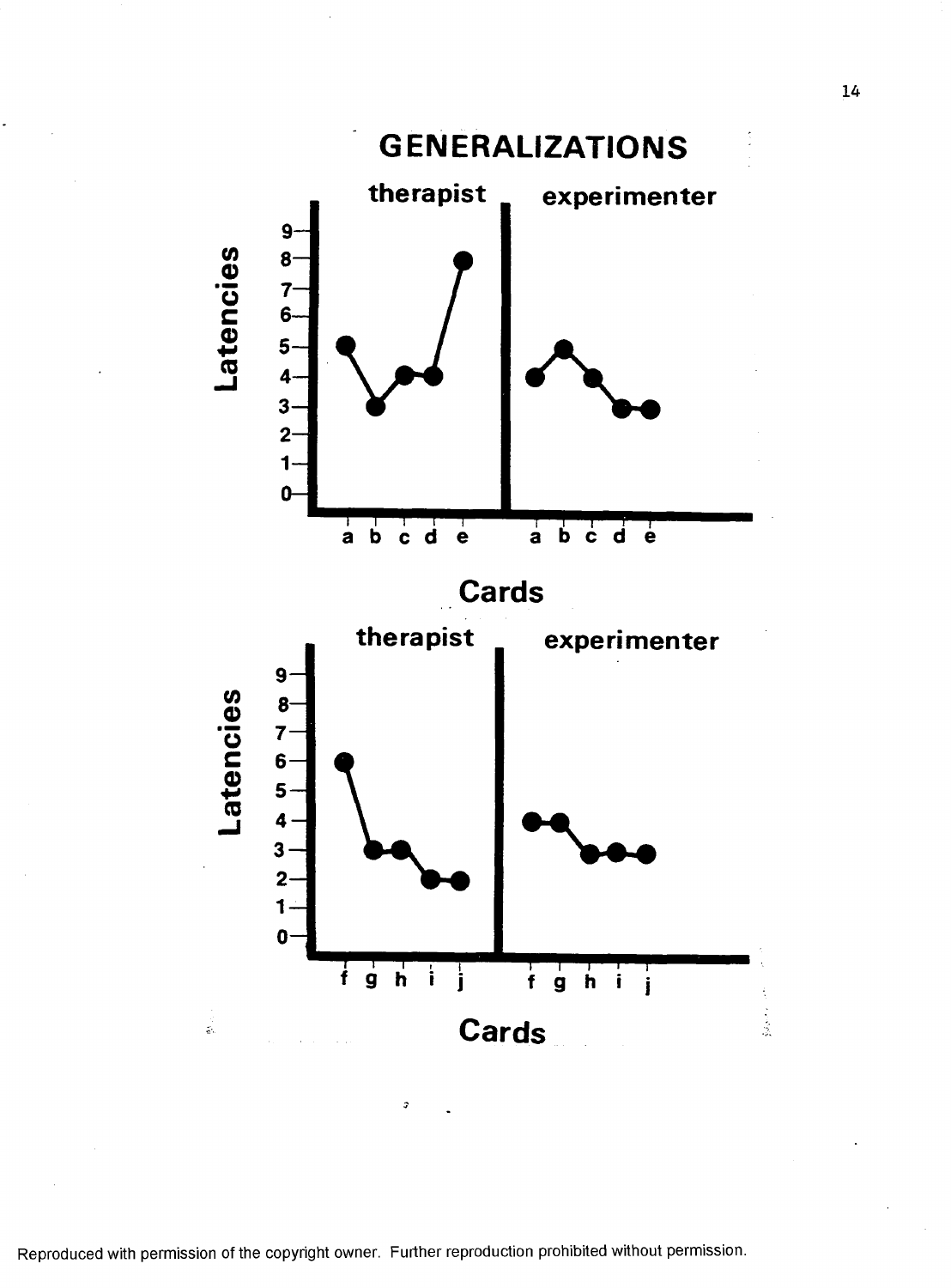The results indicate that the 10-second avoidance procedure was effective in reducing long latency vocal verbal responding, and that the CRF limited-hold phases were effective in maintaining the resultant shortened latencies. Generalization was shown to occur to cards previously unmanipulated, a different person, and a different time of day. Follow-up, 47 days after the termination of the CRF five-second limited-hold phase, demonstrated the durability of the effects of the various experimental manipulations.

It is interesting to note that both the avoidance and limitedhold procedures utilized simple, inexpensive, widely available, and easily applicable consequent stimuli, however, before these stimuli are utilized, care should be taken that they are, in fact, functioning as either aversive stimuli or positively reinforcing stimuli. Their unusual effectiveness in Ricky's case conceivably could have been a function of a rather idiosyncratic conditioning history. In addition to the positive characteristics of the consequent stimuli, other desirable features include the rapid and dramatic decrements in long latency vocal verbal responding by the subject. In the first 10 second avoidance phase, latencies began decreasing substantially by the delivery of the third aversive stimulus per each card. At the end of seven days, latencies had dropped for each card from over 20 seconds to under 10 seconds. This rapidity in shortening latencies may make the avoidance procedure more desirable than the shaping of short latency responding with positive reinforcement, however, a word of caution is in order. The avoidance contingency was quite rapid and effective in reducing long latencies with a subject who had previously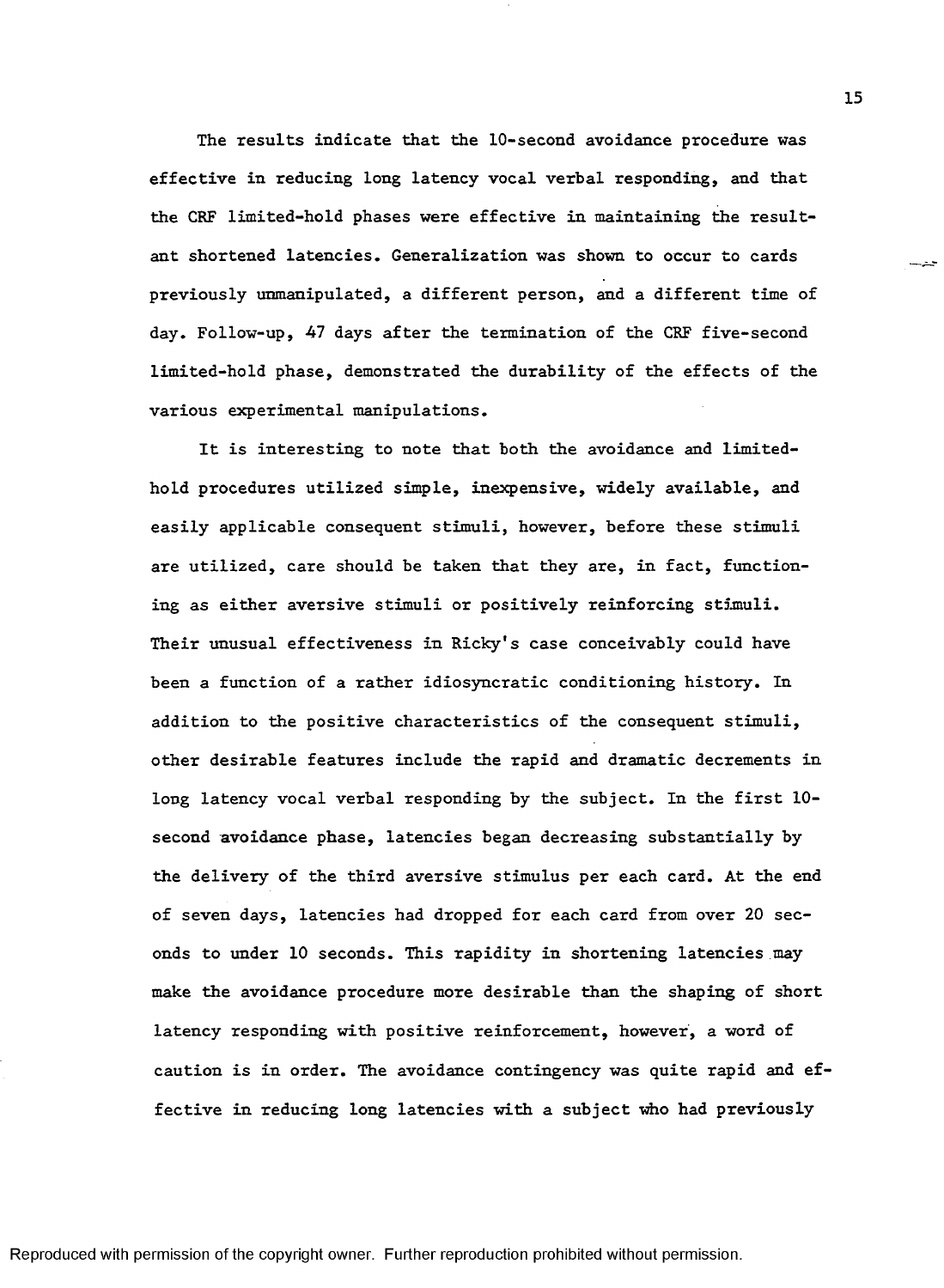emitted some short latency responses. In other words, some short latency responses were in the subject's repertoire. This limited short latency repertoire allowed the experimenter to set criteria at a rather demanding level (10-second avoidance). In dealing with a subject who emitted only long latency responses, it is questionable that such a high avoidance criterion would be as rapid or effective since the probability of occurence of a previously established short latency response would approach zero.

Also, the use of the avoidance procedure could conceivably make various aspects of the stimulus situation in which it occured aversive, for example, the examiner within a testing situation. It is possible that responding could be suppressed. Further research on the effects of the avoidance procedure may shed some light on this question.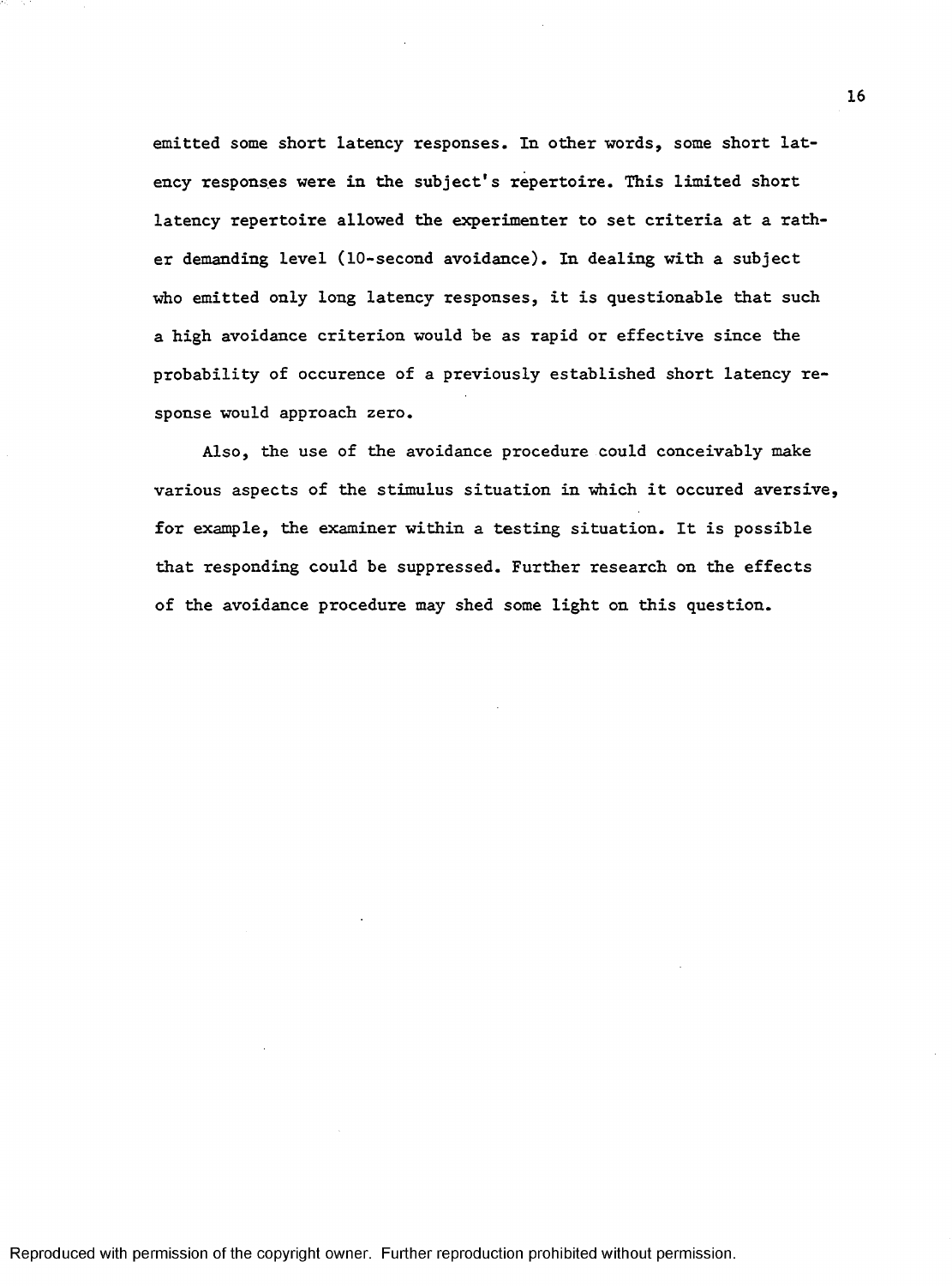#### REFERENCES

the company

international and continued

- Ayllon, T., and Haughton, E. Modification of symptomatic verbal behavior of mental patients. Behavior Research and Therapy, 1964, *2^t* 87-97.
- Baer, Donald M. A case for the selective reinforcement of punishment. In Charles Neuringer and Jack L. Michael (Ed.), Behavior Modification in Clinical Psychology. New York: Appleton-Century-Crofts, 1970.
- Bailey, Jon S., Timbers, Gary T., Phillips, Ellery L., and Wolf, Montrose M. Modification of articulation errors of pre-delinquents by their peers. Journal of Applied Behavior Analysis, 1971, 4, 265- 283.
- Barton, Elizabeth Spindler. Inappropriate speech in a severely retarded child: a case study in language conditioning and generalization. Journal of Applied Behavior Analysis, 1970, 3, 299-309.
- Cook, Charlotte, and Adams, Henry E. Modification of verbal behavior in speech deficient children. Behavior Research and Therapy, 1966, 4, 265-271.
- Davison, M.C., and Kirkwood, B.J. Response cost and the control of verbal behavior under free-operant avoidance schedules. Journal of the Experimental Analysis of Behavior, 1968, 11, 173-176.
- Hoffman, Howard S. The analysis of discriminated avoidance. In Werner K. Honig (Ed.), Operant Behavior: Areas of Research and Application. New York: Appleton-Century-Crofts, 1966.
- Jastak, J.F., and Jastak, S.R. The Wide Range Achievement Test: Manual. Wilmington: Guidance Associates, 1965.
- Kircher, Alfred S., Pear, Joseph, J., and Martin, Garry L. Shock as punishment in a picture-naming task with retarded children. Journal of Applied Behavior Analysis, 1971, 4, 227-235.
- Lovibond, S.H. Aversive control of behavior. Behavior Therapy, 1970, 1, 80-91.
- Risley, Todd, and Wolf, Montrose. Establishing functional speech in echolalic children. Behavior Research and Therapy, 1967, 5, 73-88.
- Sanders, Richard M. A time-out procedure for the modification of speech content-a case study. Journal of Behavior Therapy and Experimental Psychiatry, 1971, 2, 199-202.